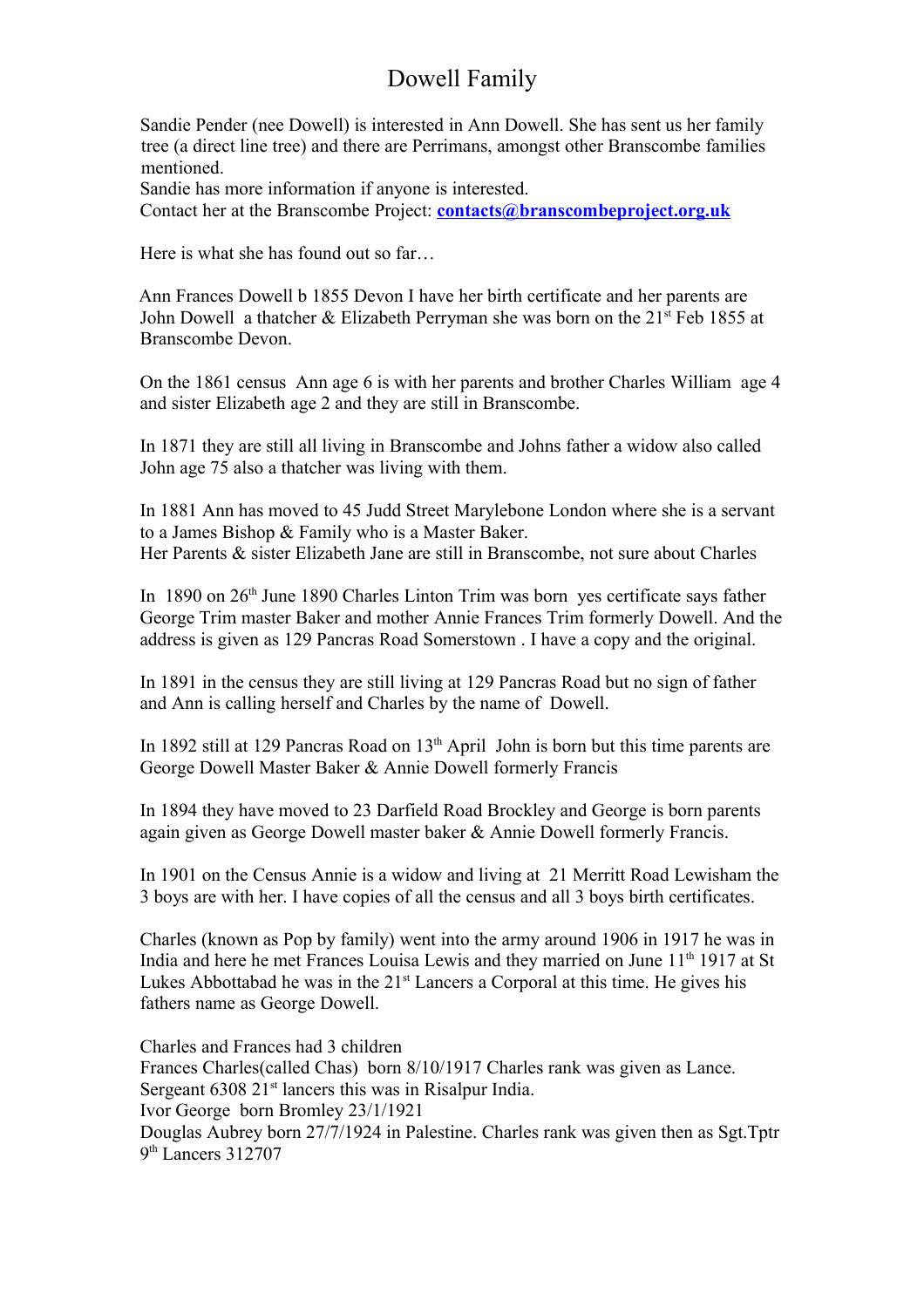

Photos of Ann Dowell